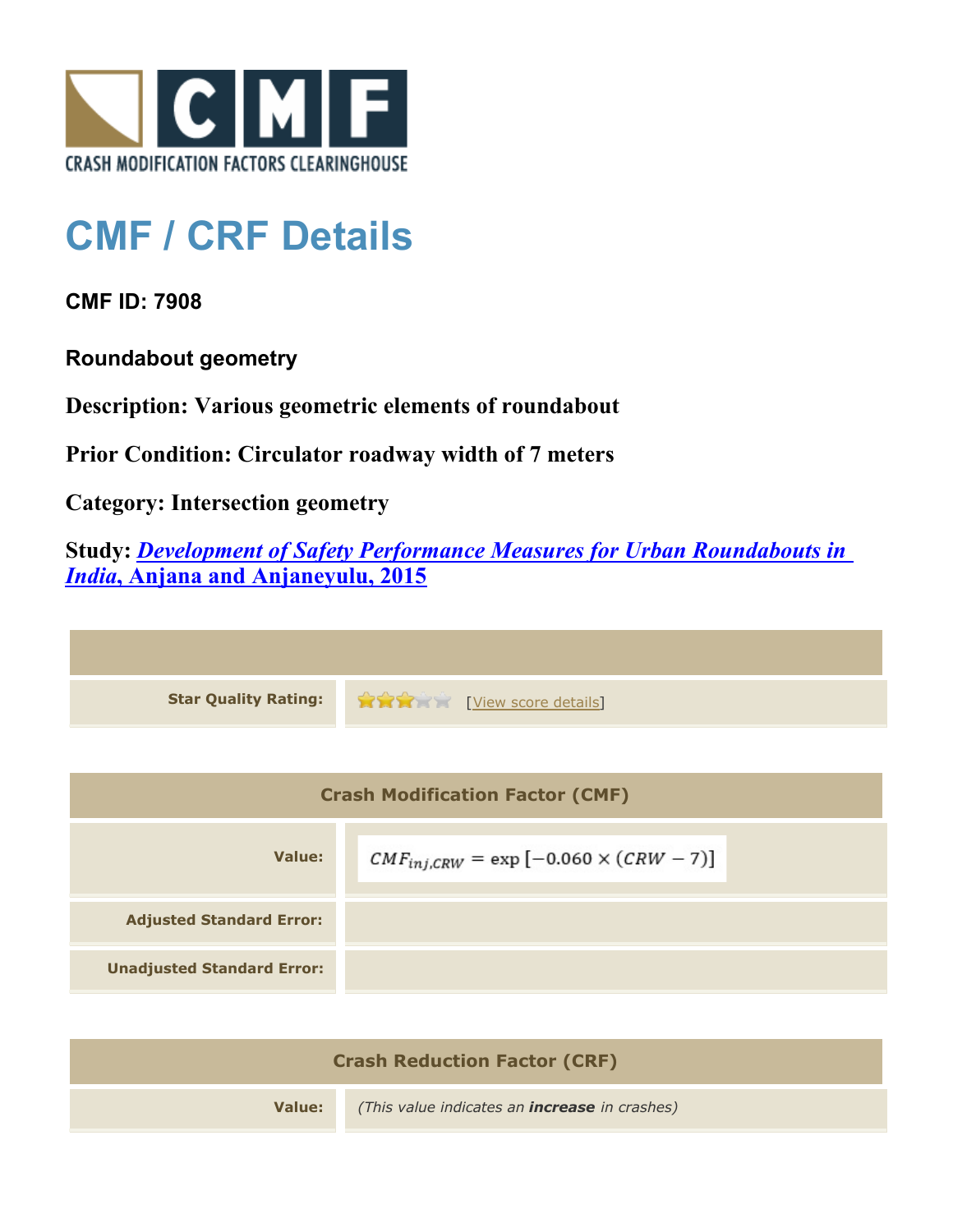**Adjusted Standard Error:**

**Unadjusted Standard Error:**

| <b>Applicability</b>                    |                                                                      |
|-----------------------------------------|----------------------------------------------------------------------|
| <b>Crash Type:</b>                      | All                                                                  |
| <b>Crash Severity:</b>                  | K (fatal), A (serious injury), B (minor injury), C (possible injury) |
| <b>Roadway Types:</b>                   | Not specified                                                        |
| <b>Number of Lanes:</b>                 |                                                                      |
| <b>Road Division Type:</b>              |                                                                      |
| <b>Speed Limit:</b>                     |                                                                      |
| <b>Area Type:</b>                       | Urban                                                                |
| <b>Traffic Volume:</b>                  |                                                                      |
| <b>Time of Day:</b>                     | All                                                                  |
| If countermeasure is intersection-based |                                                                      |
| <b>Intersection Type:</b>               |                                                                      |
| <b>Intersection Geometry:</b>           | No values chosen.                                                    |
| <b>Traffic Control:</b>                 | Roundabout                                                           |
| <b>Major Road Traffic Volume:</b>       | 19197 to 71307 Average Daily Traffic (ADT)                           |
| <b>Minor Road Traffic Volume:</b>       |                                                                      |

| <b>Development Details</b>      |              |  |
|---------------------------------|--------------|--|
| <b>Date Range of Data Used:</b> | 2008 to 2010 |  |
| <b>Municipality:</b>            | Kerala       |  |